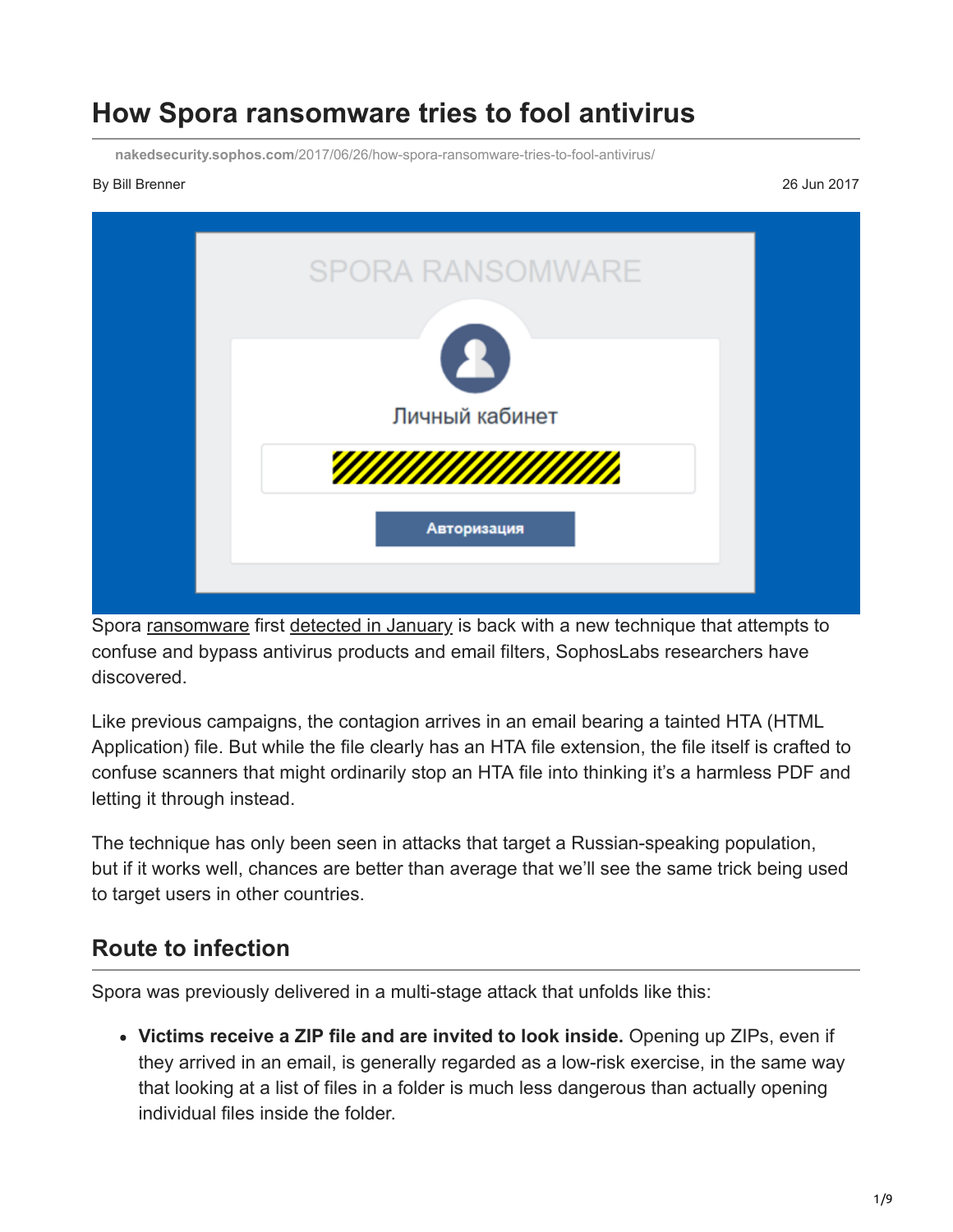- **The ZIP contains an HTA file with an enticing name.** HTA is short for *HTML Application*, meaning that Windows treats an HTA file like a web page that isn't subject to the sandboxing and other security controls imposed when you are browsing. If an HTA contains an embedded script, that script gets the same sort of run-time power as a downloaded program (.EXE file).
- **The HTA file contains a script that creates and runs an embedded JavaScript file.**

#### **What's new**

Windows treats the files as an HTA because it recognizes the file extension and ignores the first bytes that declare the file as something else.

Filtering products typically do *the opposite* — trusting the file's byte content more than its extension. Scanners and filters see the attachment as a PDF and tries to process it as such.

Since the HTA script is tacked on at the end of a file otherwise created to look like a PDF, the chances of the ransomware getting through are greater.

## **The process, step by step**

What follows is the step-by-step process by which Spora is delivered to its victims, according to the SophosLabs analysis:

First, we see a filename and icon for one of the samples. Filenames seen so far are all Russian but appear to center around a payment or invoice. They are, as you'd imagine, designed to lure recipients into clicking on them.



Windows doesn't show file extensions by default so if you unzip the file you'll see a filename ending in \_pdf, which might be enough to fool you in to thinking you're dealing with a PDF.

That's why we recommend that you configure Windows to show file extensions. If you're machine is configured to show file extensions then you'll see a filename ending in .hta which might give you pause.

Here's what the embedded file looks like in a hex editor: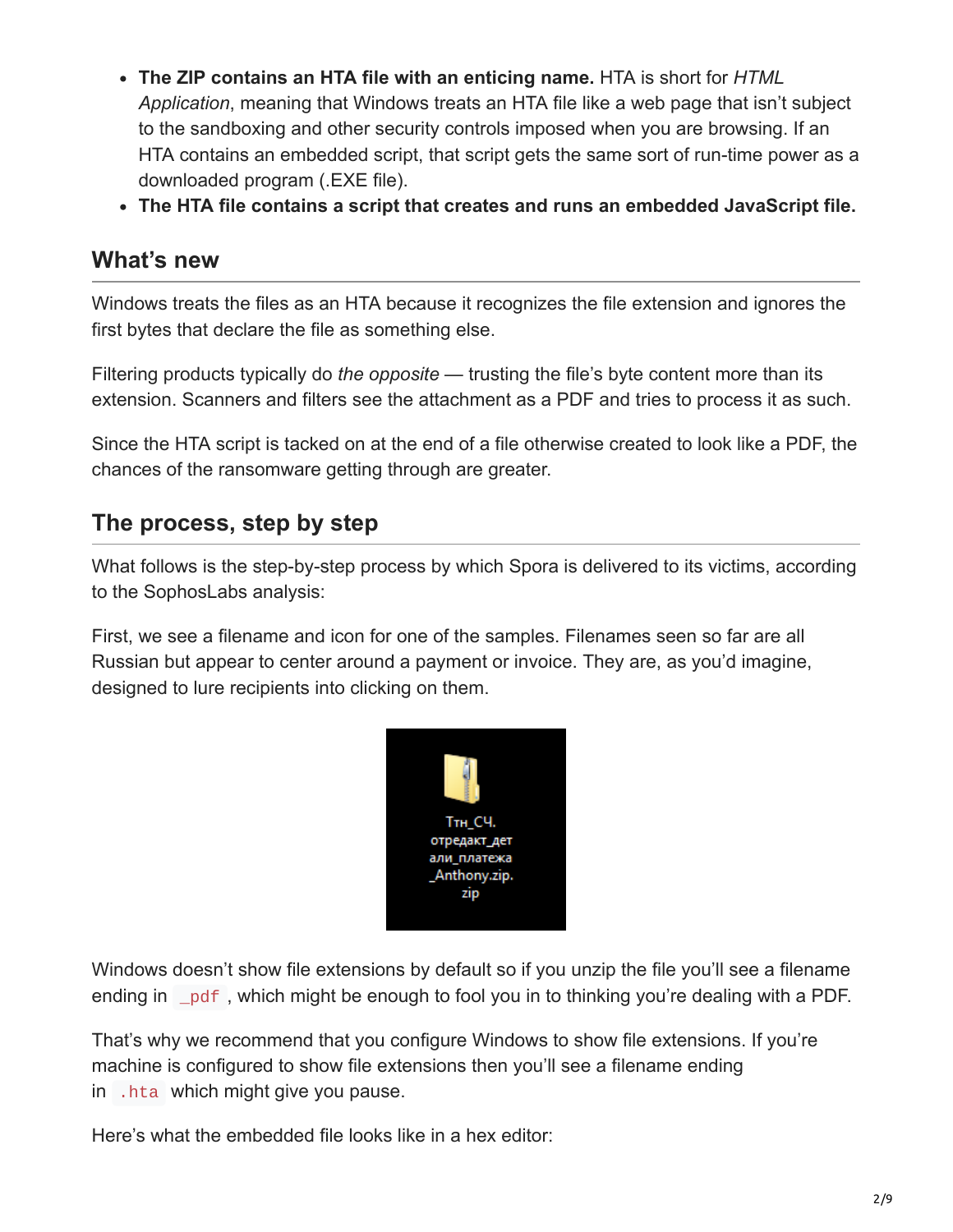| 芝         | Edit As: Hex $\blacktriangledown$ |              |                |                                                 | Run Script $\blacktriangledown$ |                |                         |           |                | Run Template: PDFTemplate.bt $\forall$ $\triangleright$ |           |                |                |                |           |                |                             |
|-----------|-----------------------------------|--------------|----------------|-------------------------------------------------|---------------------------------|----------------|-------------------------|-----------|----------------|---------------------------------------------------------|-----------|----------------|----------------|----------------|-----------|----------------|-----------------------------|
|           | 0                                 | $\mathbf{1}$ | $\overline{2}$ | -3                                              | $\overline{4}$                  |                | 56                      | -7        | 8              | - 9                                                     | Α         | В              | С              | D              | $-E$      | - F            | 0123456789ABCDEF            |
| 0000h:    | 25                                | 50           | 44             | 46                                              |                                 |                | 2D 31 2E 35 0D 0A 25 B5 |           |                |                                                         |           |                |                | <b>B5 B5</b>   | <b>B5</b> | 0 <sub>D</sub> | %PDF-1.5%pppp.              |
| 0010h:    | 0A                                | 31           | 20             | 30                                              | 20                              | 6F             | 62 6A                   |           |                | OD 0A 3C 3C                                             |           |                |                | 2F 54          | 79        | 70             | $.1$ 0 obj $<<$ /Typ        |
| 0020h:    |                                   | 65 2F 43 61  |                |                                                 |                                 |                | 74 61 6C 6F             |           |                | 67 2F 50 61                                             |           |                |                | 67 65          | 73        | -20            | e/Catalog/Pages             |
| 0030h:    | 32                                | 20           |                | 30 20                                           |                                 |                | 52 2F 4C 61             |           | 6E             | 67                                                      | 28        | 65             | 6E             | 2 D            | 55        | - 53           | 0 R/Lang (en-US<br>2.       |
| 0040h:    | 29                                | 20           | 3E             | 3E                                              |                                 |                | OD 0A 65 6E 64 6F       |           |                |                                                         | -62       | 6A             | 0D             |                | 0A 32     | - 20           | $\rightarrow$ endobj2<br>ν. |
| 0050h:    | 30                                | 20           | 6F             | 62                                              |                                 | 6A 0D          | 0A 3C                   |           |                | 3C 2F                                                   | 54        | 79             | 70             | 65             |           | 2F 50          | 0 obj<                      |
| 0060h:    | 61                                | 67           | 65             | 73                                              | 2F                              | 43             | 6F                      | 75        | 6E             |                                                         | 74 20     | 31             | 2F             | 4B             | 69        | 64             | ages/Count 1/Kid            |
| 0070h:    | 73                                | 5 <b>B</b>   | 20             | 33                                              | 20                              |                | 30 20 52 5D             |           |                | 20                                                      |           | 3E 3E          | 0 <sub>D</sub> |                | 0A 65 6E  |                | s[ 3 0 R] >>en              |
| 0080h:    | 64                                | 6F           | 62             |                                                 | 6A 0D                           |                | 0A 33 20                |           |                | 30 20 6F 62                                             |           |                | 6A             | 0D             |           | 0A 3C          | dobj3 0 obj<                |
| 0090h:    |                                   | $3C$ $2F$    | 54             | 79                                              | 70                              |                | 65 2F 50                |           | 61             | 67                                                      | 65        | 2F             | 50             | 61             | 72        | 65             |                             |
| $00A0h$ : | 6E                                |              | 74 20 32       |                                                 | 20                              |                | 30 20 52                |           | 2F             | -52                                                     | 65        | 73             | 6F             | 75             | 72        | -63            | nt 2 0 R/Resourc            |
| 00B0h:    | 65                                | 73 3C 3C     |                |                                                 |                                 |                | 2F 46 6F 6E             |           | 74             | 3C 3C 2F                                                |           |                | 46             | 31 20          |           | -35            | es<                         |
| 00C0h:    | 20                                |              |                | 30 20 52 2F 46 32 20                            |                                 |                |                         |           | 37             |                                                         | 20 30 20  |                |                | 52 2F          | 46        | - 33           | 0 R/F2 7 0 R/F3             |
| $00D0h$ : | 20                                |              | 31 32 20       |                                                 | 30                              |                | 20 52 2F                |           | 46             |                                                         | 34 20     | 31             | 37             | 20             |           | 30 20          | 12 0 R/F4 17 0              |
| OOEOh:    |                                   | 52 2F 46 35  |                |                                                 |                                 |                | 20 31 39 20             |           |                | 30 20 52 3E                                             |           |                | 3E             | 2F             | 50        | 72             | R/F5 19 0 R>>/Pr            |
| 00F0h:    | 6F                                | 63           | 53             | 65                                              | 74                              |                | 5B 2F 50                |           | 44             |                                                         | 46 2F     | 54             | 65             | 78             | 74        | 2F             | ocSet[/PDF/Text/            |
| 0100h:    | 49                                |              | 6D 61 67       |                                                 | 65                              |                | 42 2F 49                |           | 6D             | 61 67 65                                                |           |                | 43             | 2F             |           | 49 6D          | ImageB/ImageC/Im            |
| 0110h:    | 61                                |              | 67 65          | -49                                             |                                 | 5D 20          | 3E 3E                   |           | 2F             | 4D                                                      | 65        | 64             | 69             | 61             | 42 6F     |                | ageI] >>/MediaBo            |
| 0120h:    | 78                                |              | 5B 20          | 30                                              | 20                              |                | 30 20 38                |           | 34             | 31                                                      | 2E        | -39            | 32             | 20             | 35        | -39            | X [ 0 0 841.92 59           |
| 0130h:    | 35                                |              | 2E 33          | 32                                              |                                 | 5D 20 2F       |                         | 43        | 6F             | 6E                                                      | 74        | 65             | 6E             | 74             | 73        | -20            | 5.32] /Contents             |
| 0140h:    | 34                                | 20           | 30             | 20                                              | 52                              | 2F             | 47                      | 72        | 6F             | 75                                                      | 70        | 3 <sup>C</sup> | 3 <sup>C</sup> | 2F             | -54       | -79            | 4 0 R/Group<                |
| 0150h:    | 70                                | 65           | 2 F            | 47                                              | 72                              | 6F             | 75                      | 70        | 2F             | 53                                                      | 2 F       | 54             | 72             | 61             | 6E        | -73            | pe/Group/S/Trans            |
| 0160h:    | 70                                | 61           | 72             | 65                                              |                                 | 6E 63          | 79 2F                   |           | 43             | 53 2F                                                   |           | 44             | 65             |                | 76 69 63  |                | parency/CS/Devic            |
| 0170h:    | 65                                | -52          | 47             | 42                                              |                                 |                | 3E 3E 2F 54             |           |                | 61 62                                                   | 73        | 2F             | 53             | 3E             | ЗE        | 0D             | eRGB>>/Tabs/S>>.            |
| 0180h:    |                                   |              |                | 0A 65 6E 64 6F 62 6A 0D                         |                                 |                |                         |           | 0A 34          |                                                         | 20        | 30             | 20             | 6F             | 62        | 6A             | endobj4 0 obj.              |
| 0190h:    | OD.                               |              |                | 0A 3C 3C 2F 46 69 6C                            |                                 |                |                         |           |                | 74 65                                                   | 72        | 2F             | 46             | 6C             | 61        | 74             | <                           |
| 01A0h:    | 65                                |              |                | 44 65 63 6F                                     |                                 | 64 65          |                         | 2F        | 4C             | 65                                                      | 6E        | 67             | 74             | 68             | 20        | 31             | eDecode/Length 1            |
| 01B0h:    | 30                                | 30           | 36             | $32$ $3E$                                       |                                 | 3E OD          |                         | 0A 73     |                | 74                                                      | 72        | 65             | 61             | 6 <sub>D</sub> | 0D        | 0A             | $0062$ >>stream             |
| 01C0h:    | 78                                |              | 9C DD 5D       |                                                 | 4B AF E5                        |                |                         | 38        | 6E             | <b>DE</b>                                               | 37        | 50             | FF             | E1             | 2E        | 7B             | xœÝ]K å8nÞ7Pÿá.{            |
| 01D0h:    | 02                                |              |                | 94 C7 2F C9                                     |                                 |                | 36 30 B8                |           | 40             | 3D                                                      | -03       | 64             | 17             | A <sub>0</sub> | 81        | - 2C           | .‴Ç/É60,@=.d. .,            |
| 01E0h:    | 06                                | 59           | 0D             |                                                 | 32 59 25 CO CD FF               |                |                         |           |                | 5F                                                      | 44        | 12             | 49             | 59             | 0F        | 92             | Y.2Y%ÀÍÿ D.IY.'.            |
| 01F0h:    | E2.                               | A9           | 73             | 6F                                              | 12 <sup>2</sup>                 | 24             | 93                      | 46        | 75             | D7                                                      | F9        | 4C             | 91             | 34             | 45        | 91             | â©so. \$"Fu*ùL'4E'          |
| 0200h:    | 14                                | 25           | 2F             | 2F                                              | FF                              | FE.            | E <sub>9</sub>          | <b>B7</b> | F <sub>5</sub> | 9C                                                      | <b>B6</b> | F5             | C <sub>5</sub> | ED.            | <b>7E</b> | $-5A$          | .%//ÿþé∙õœ¶õÅí∼Z            |
| 0210h:    | F7                                | 97           | 7D             | 5A                                              | 5F                              | D <sub>6</sub> | 79                      |           | 3A FC          | CB                                                      | 7F        | FD             | <b>DB</b>      | A7             | <b>DF</b> | FE             | ÷-}Z Öy:üË.ýÛ\$ßþ           |
| 0220h:    | FE.                               | ΟF           | 9F             | <b>7E</b>                                       | 7B                              | CB             | 88                      | <b>ED</b> | 98             | 96                                                      | 15        | 10             | D7             | 74             | 9E        | 09             | b.Ÿ~{Ë^í~-×tž.              |
| 0230h:    | F1.                               | 2F           | FF             | F0                                              | F2                              | 9F             | $_{\rm oc}$             | E0        |                | 8A FF                                                   | F2        | 08             | 85             | AF             | 7F        | -7C            | ñ/ÿðòŸ.àŠÿò.…¯.             |
| 0240h:    | FA                                | ED.          | <b>CF</b>      | 3F                                              | 97                              | 97             | 73                      |           | 9A F7          | 97                                                      | 3F        | FE             | FE E9          |                | <b>B7</b> | E <sub>5</sub> | úiÏ?—sš÷—?þþé~å             |
| 0250h:    |                                   |              |                | 65 OE FF 5B 5E E8 C9 73 BA D6 97 3F FE E3 D3 6F |                                 |                |                         |           |                |                                                         |           |                |                |                |           |                | e.ÿ[^èÉs°Ö—?þãÓo            |

The PDF end-of-file marker is followed by the HTA code: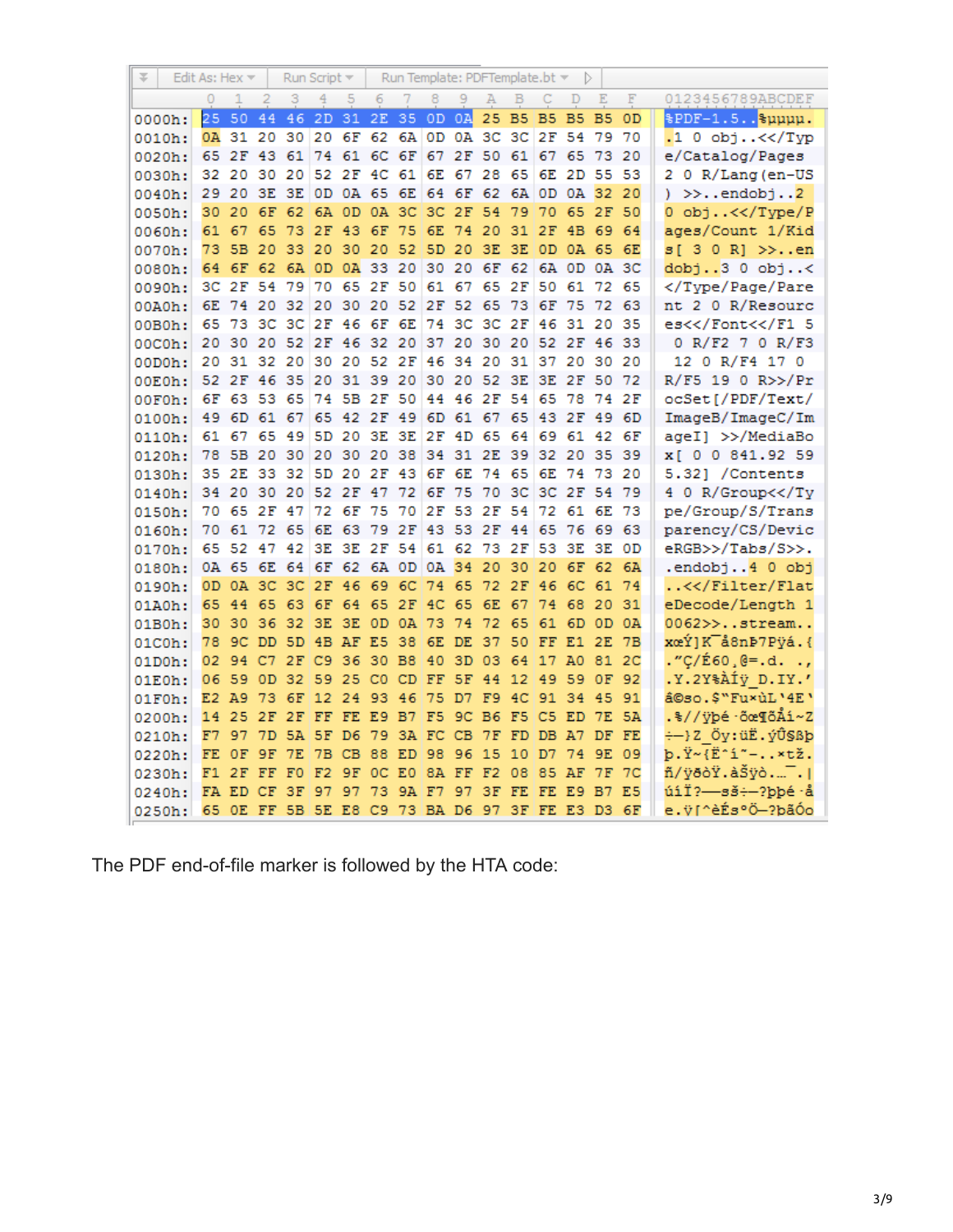| 4:0E40h:    |     |          |          |                |     |    |       |                 |           |  |             |    |       |    |     | 34 38 33 39 2F 58 52 65 66 53 74 6D 20 32 36 34 | 4839/XRefStm 264                       |
|-------------|-----|----------|----------|----------------|-----|----|-------|-----------------|-----------|--|-------------|----|-------|----|-----|-------------------------------------------------|----------------------------------------|
| 4:0E50h:    |     | 35 31 37 |          | 3E             | 3E. | 0D |       | 0A 73 74 61     |           |  | 72          | 74 | 78    | 72 | 65  | 66                                              | 517>>startxref                         |
| $4:0E60h$ : | 0D  |          | 0A 32    | 36             | 35  | 36 | 35    | 37 <sup>1</sup> | <b>OD</b> |  | 0A 25       | 25 | 45    | 4F | 46  | 0 <sub>D</sub>                                  | $.265657.$ . \$\$EOF.                  |
| $4:0E70h$ : | 0A  |          |          | OD OA OD OA OD |     |    |       | 0A 3C 68        |           |  | 74 61 3A 61 |    |       | 70 | 70  | 6C                                              | $\ldots$ <hta:appl< td=""></hta:appl<> |
| $4:0E80h$ : |     | 69 63 61 |          | 74 69 6F 6E 20 |     |    |       |                 | -77       |  | 69 6E 64 6F |    |       | 77 | 73  | 74                                              | ication windowst                       |
| $4:0E90h$ : | 61. |          | 74 65    | 3D             | 22  | 6D | 69 6E |                 |           |  | 69 6D 69    |    | 7A 65 | 22 | 2 F | 3E                                              | $ate="minimize"$ /                     |
| 4:0EAOh:    | 0D. |          | 0A 3C 73 |                | 63  | 72 | 69    | 70              | 74 3E     |  | 76 61       |    | 72    | 20 | 62  | - 3D                                            | <script></script>                      |

Cleaned up with syntax highlighting the HTA code looks like this: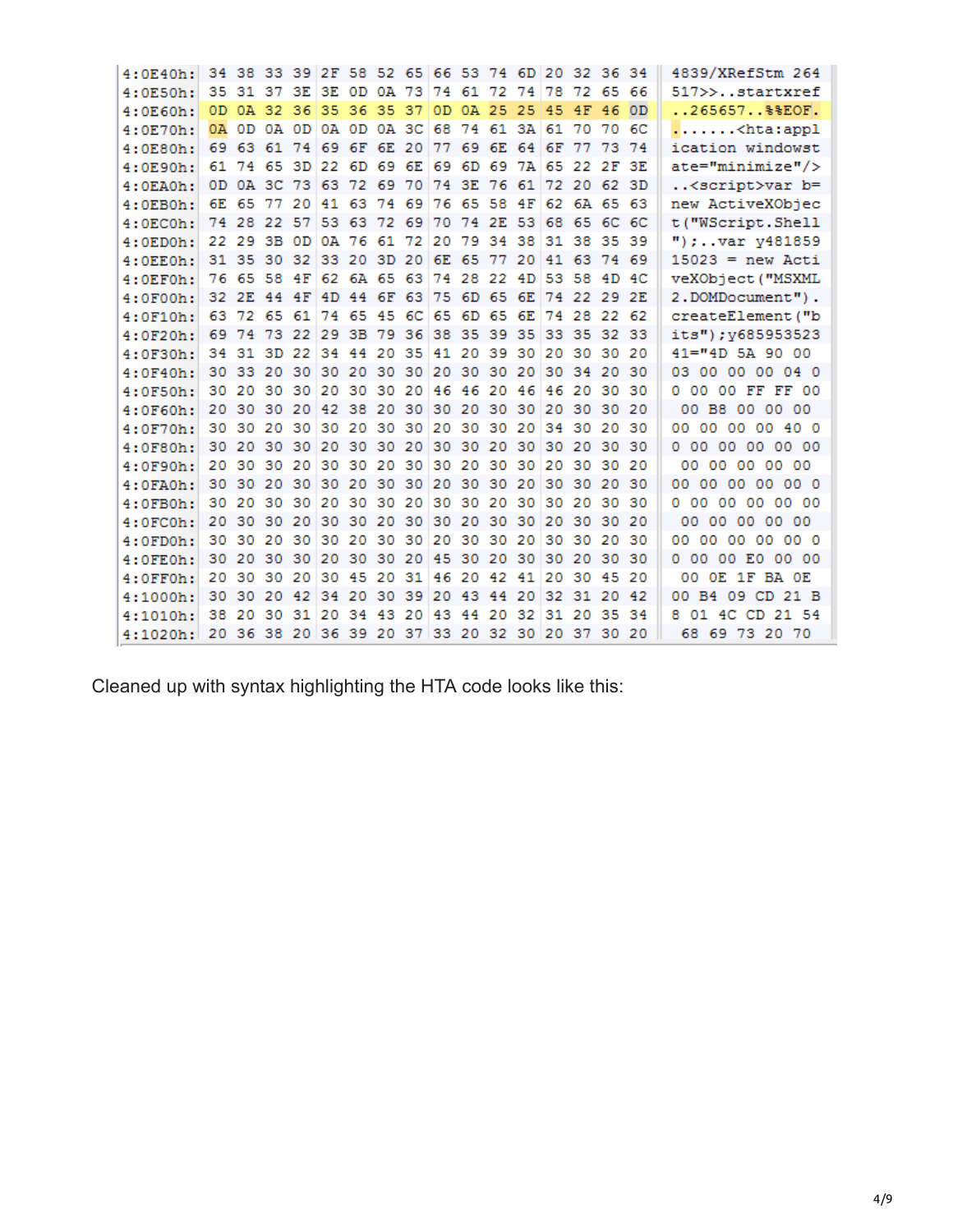

If you double click on the file then the malicious code is dropped and executed:

| $\leq$    | Edit As: Hex $\overline{\phantom{a}}$ |    |       |             | Run Script ~ |    |    | Run Template $\sim$                             |    |    |       |    |     |     |                 |       |                                                  |
|-----------|---------------------------------------|----|-------|-------------|--------------|----|----|-------------------------------------------------|----|----|-------|----|-----|-----|-----------------|-------|--------------------------------------------------|
|           |                                       |    |       |             |              | 5  | 6  |                                                 | 8  | 9  | А     |    |     |     |                 |       | 0123456789ABCDEF                                 |
| 0000h:    | 4D.                                   |    | 5A 90 | 00          | 03           | 00 | 00 | 00                                              | 04 | 00 | 00    | 00 | FF. | FF. | 00 <sup>o</sup> | 00    | $MZ$ $\ddot{y} \ddot{y}$                         |
| 0010h:    | B8.                                   | 00 | 00    | 00          | 00           | 00 | 00 | 00                                              | 40 | 00 | 00    | 00 | 00  | 00  |                 | 00 00 | . @.                                             |
| 0020h:    | 00                                    | 00 | 00    | 00          | 00           | 00 | 00 | 00                                              | 00 | 00 | 00    | 00 | 00  | 00  | 00              | 00    | .                                                |
| 0030h:    | oo                                    | 00 | 00    | 00          | 00           | 00 | 00 | 00                                              | 00 | 00 | 00    | 00 | E0. | 00  | 00 <sup>o</sup> | 00    | <u>. â</u>                                       |
| 0040h:    |                                       |    |       |             |              |    |    | 0E 1F BA 0E 00 B4 09 CD 21 B8 01 4C CD 21 54 68 |    |    |       |    |     |     |                 |       | $\ldots$ ° $\ldots$ ' $\ldots$ i!, $\ldots$ i!Th |
| 0050h:    |                                       |    |       | 69 73 20 70 |              |    |    | 72 6F 67 72 61 6D 20 63 61 6E 6E 6F             |    |    |       |    |     |     |                 |       | is program canno                                 |
| 0060h:    |                                       |    |       |             |              |    |    | 74 20 62 65 20 72 75 6E 20 69 6E 20 44 4F 53 20 |    |    |       |    |     |     |                 |       | t be run in DOS                                  |
| 0070h:    |                                       |    |       |             |              |    |    | 6D 6F 64 65 2E 0D 0D 0A 24                      |    |    | 00 00 | 00 | 00  | 00  | 00              | 00    | $mode \ldots$ s                                  |
| 0080h:    |                                       |    |       |             |              |    |    | 95 41 FF AD D1 20 91 FE D1 20 91 FE D1 20 91 FE |    |    |       |    |     |     |                 |       | ∙Aÿ-Ñ 'bÑ 'bÑ 'b                                 |
| 0090h:    |                                       |    |       |             |              |    |    | D1 20 91 FE D3 20 91 FE F6 E6 EA FE C2 20 91 FE |    |    |       |    |     |     |                 |       | Ñ 'þÓ 'þöæêþÄ 'þ                                 |
| $00A0h$ : |                                       |    |       |             |              |    |    | D1 20 90 FE 9F 20 91 FE F6 E6 FC FE D3 20 91 FE |    |    |       |    |     |     |                 |       | Ñ .þŸ 'þöæüþÓ<br>- No                            |
| $00B0h$ : |                                       |    |       | D8 58 12 FE |              |    |    | DO 20 91 FE D8 58 05 FE DO                      |    |    |       |    |     |     | 20 91 FE        |       | ØX.bĐ 'bØX.bĐ<br>мb,                             |
| 00C0h:    |                                       |    |       |             |              |    |    | D8 58 00 FE D0 20 91 FE 52 69 63 68 D1 20 91 FE |    |    |       |    |     |     |                 |       | ØX.bĐ 'bRichÑ 'b                                 |
| $00D0h$ : | 00                                    |    | 00    | o٥          | 00           | 00 | oo | 00                                              | 00 | 00 | 00    | 00 | 00  | 00  | 00              | 00    |                                                  |

Here's what the encrypted images look like on the computer after the victim has opened the HTA: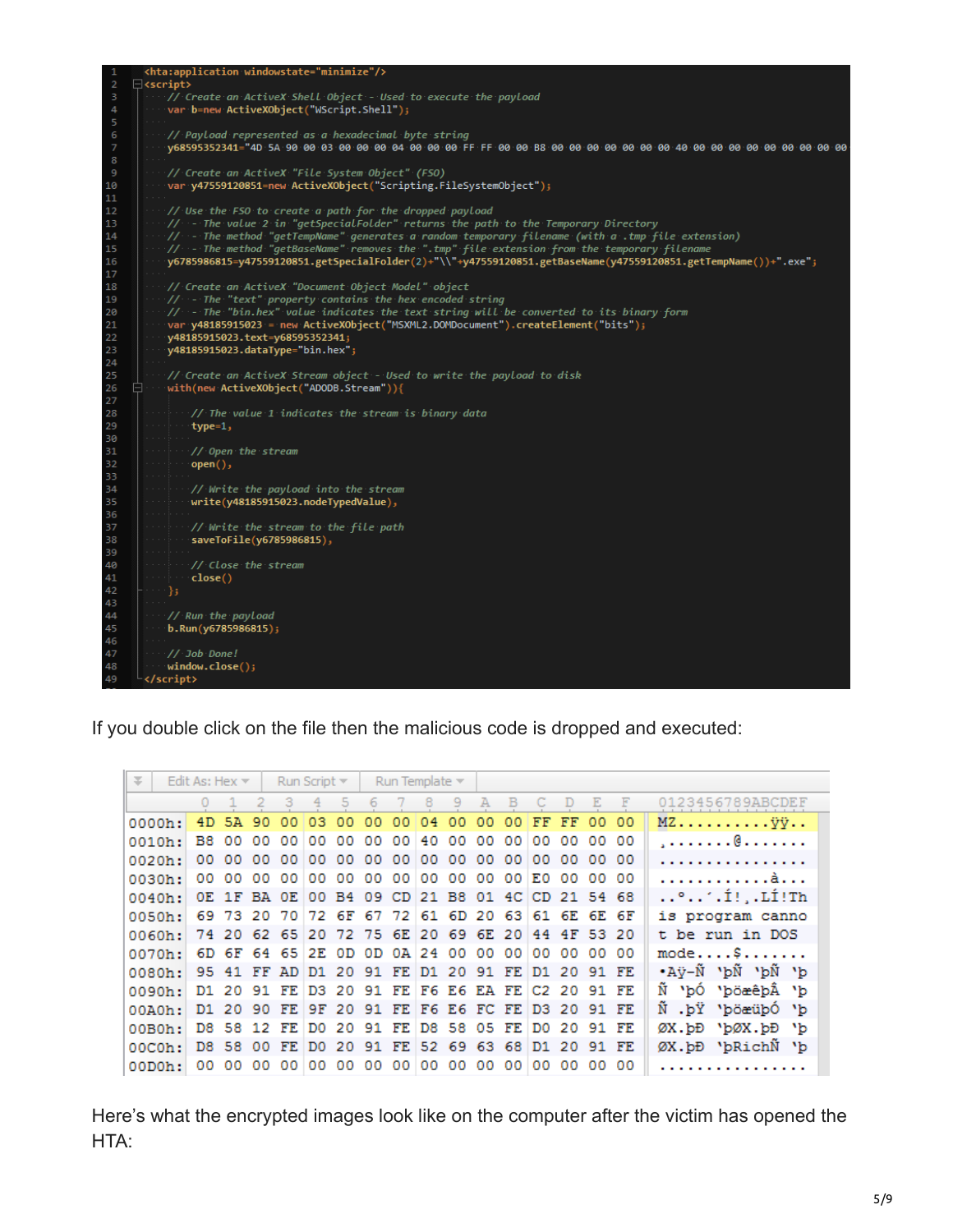

Once infected, the victim receives the following ransom HTML page:



To reach the payment page, the victim must upload one file that the ransomware has encrypted. This appears to be the mechanism to create unique "accounts." Here is the payment page: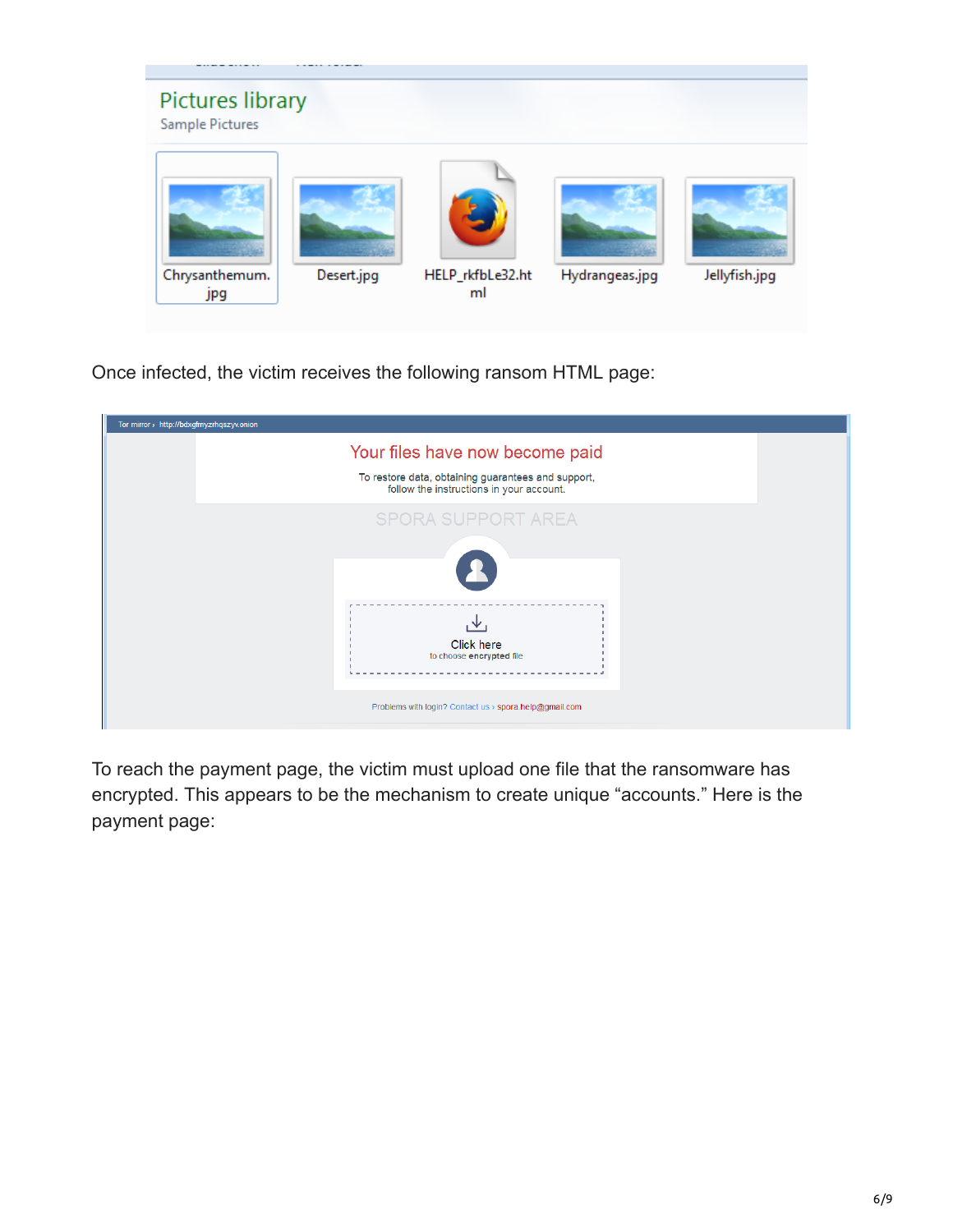| $\frac{1}{2}$ , $\frac{1}{2}$ , $\frac{1}{2}$ , $\frac{1}{2}$ , $\frac{1}{2}$ , $\frac{1}{2}$ , $\frac{1}{2}$ , $\frac{1}{2}$ , $\frac{1}{2}$ , $\frac{1}{2}$ , $\frac{1}{2}$ , $\frac{1}{2}$ , $\frac{1}{2}$ , $\frac{1}{2}$ , $\frac{1}{2}$ , $\frac{1}{2}$ , $\frac{1}{2}$ , $\frac{1}{2}$ , $\frac{1$ | with a series<br>P.                                                                                                       |
|-----------------------------------------------------------------------------------------------------------------------------------------------------------------------------------------------------------------------------------------------------------------------------------------------------------|---------------------------------------------------------------------------------------------------------------------------|
| ID:                                                                                                                                                                                                                                                                                                       | <b>ED</b> Language<br>Balance: 0.00 USD<br>Refill<br>Exit                                                                 |
| My Purchasings                                                                                                                                                                                                                                                                                            | Welcome<br>И                                                                                                              |
| <b>140\$</b><br>30\$<br>30\$<br>40\$<br>$\mathsf{x}$                                                                                                                                                                                                                                                      | <b>Block Date:</b><br>3 FREE<br>Username:                                                                                 |
| <b>FULL RESTORE</b><br><b>REMOVAL</b><br><b>FILE RESTORE</b><br><b>IMMUNITY</b>                                                                                                                                                                                                                           | <b>FILE RESTORE</b><br><b>Public Communication</b><br>Messages: 5                                                         |
| Reference: You full decrypt price is 140 USD.                                                                                                                                                                                                                                                             | there a software patch to cure<br>$\overline{\phantom{a}}$<br>everything at once?                                         |
|                                                                                                                                                                                                                                                                                                           | Вы когда-нибудь ответить?                                                                                                 |
| <b>Available Payments</b>                                                                                                                                                                                                                                                                                 | Current Balance: 0.00 USD<br>Я трахать свою мать                                                                          |
| ₿                                                                                                                                                                                                                                                                                                         | HEllo, Can you deencrypt my files<br>$\overline{\mathbf{5}}$<br>please,<br>How many file can I decrypt if i pay<br>30USD? |
| Need Help?<br><b>BitCoin</b><br>accepted here                                                                                                                                                                                                                                                             | Hi! How many file can I decrypt if i<br>pay 40USD?                                                                        |
| Payment<br><b>Discount</b>                                                                                                                                                                                                                                                                                | Hello. And the 1C program bases<br>Deadline                                                                               |
| $0\%$<br><b>NOT PAID</b>                                                                                                                                                                                                                                                                                  | Type your message<br>Send<br><b>DISABLED</b><br>My Transactions                                                           |
|                                                                                                                                                                                                                                                                                                           | Task<br><b>Balance</b><br>Date                                                                                            |
|                                                                                                                                                                                                                                                                                                           | No transactions yet<br>$\overline{\nabla}$                                                                                |

Next we see the public thread between the victims and the bad guys. This screenshot explains the "immunity" payment — a service that prevents the user from being hit by Spora again. It's cost has gone down but all other options have gone up:

| <b>Public Communication</b>                                                                                                         |             |  |  |  |  |  |  |  |
|-------------------------------------------------------------------------------------------------------------------------------------|-------------|--|--|--|--|--|--|--|
|                                                                                                                                     | Messages: 5 |  |  |  |  |  |  |  |
| I am a student, and you encrypted<br>my work before the test team !!!! I do<br>not have USD 500 to pay for files                    |             |  |  |  |  |  |  |  |
| what does immunity means here?                                                                                                      |             |  |  |  |  |  |  |  |
| Hello sir. If you install<br>immunity on your PC (after<br>full decryption), you will not<br>be encrypted again by Spora<br>malware |             |  |  |  |  |  |  |  |
| Server temporary down.                                                                                                              |             |  |  |  |  |  |  |  |
| Server is up.                                                                                                                       |             |  |  |  |  |  |  |  |
| I had not realized that my files were<br>afforted till today. In the deadline                                                       |             |  |  |  |  |  |  |  |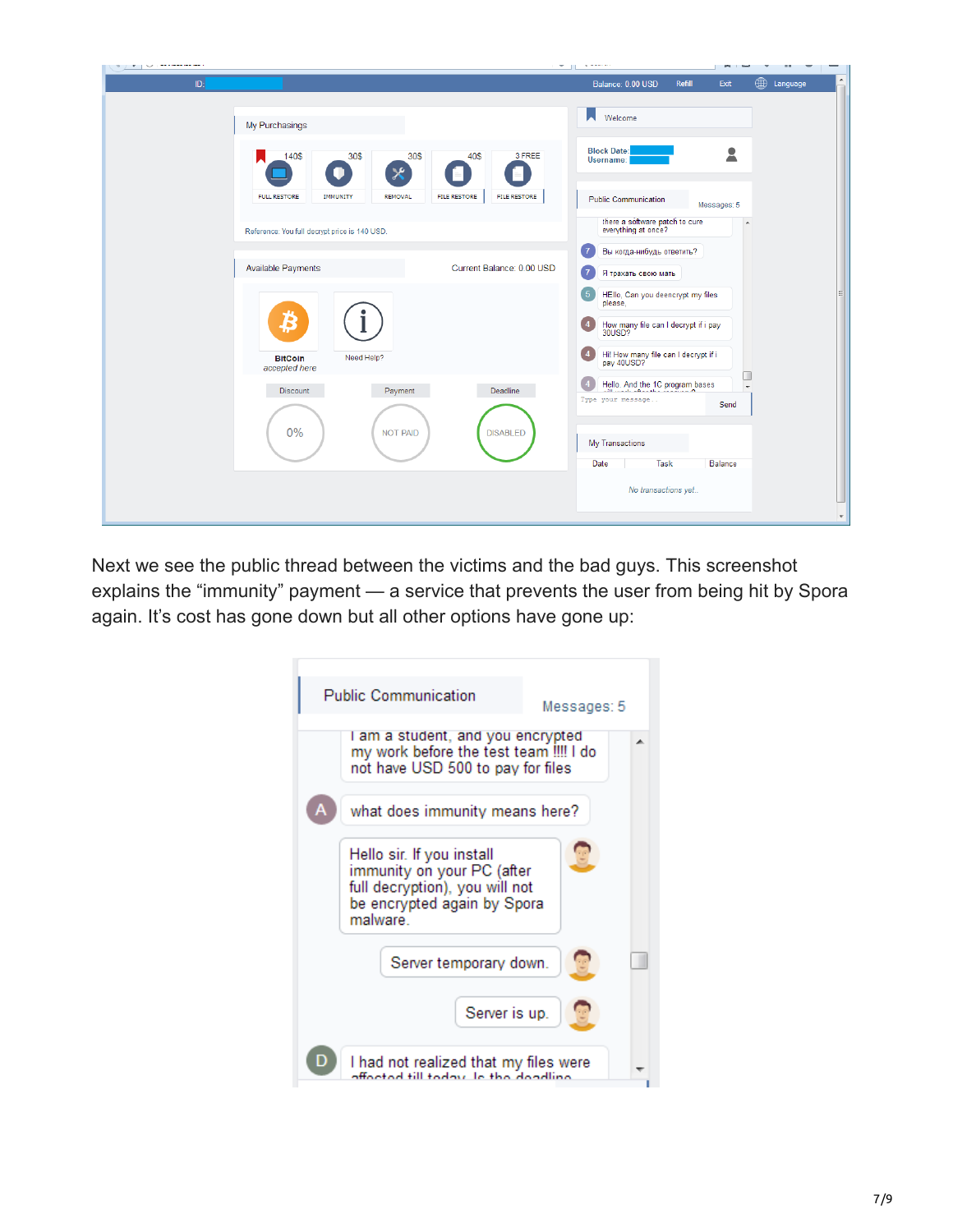After the ransomware runs the Program Files directory is hidden and replaced with a Windows Shortcut file:

| Program Files (x86) Properties<br>x |                                                 |                            |      |                   |               |  |  |  |  |  |  |  |
|-------------------------------------|-------------------------------------------------|----------------------------|------|-------------------|---------------|--|--|--|--|--|--|--|
| Compatibility                       |                                                 | Security<br><b>Details</b> |      | Previous Versions |               |  |  |  |  |  |  |  |
| General                             | Shortcut                                        | Options                    | Font | Layout            | <b>Colors</b> |  |  |  |  |  |  |  |
| Program Files (x86)                 |                                                 |                            |      |                   |               |  |  |  |  |  |  |  |
| Target type:<br>Application         |                                                 |                            |      |                   |               |  |  |  |  |  |  |  |
| Target location: system32           |                                                 |                            |      |                   |               |  |  |  |  |  |  |  |
| Target:                             | C:\Windows\system32\cmd.exe /c start explorer.i |                            |      |                   |               |  |  |  |  |  |  |  |
| Start in:<br>Shortcut key:          | None                                            |                            |      |                   |               |  |  |  |  |  |  |  |
| Run:                                | Minimized                                       |                            |      |                   |               |  |  |  |  |  |  |  |
| Comment:                            |                                                 |                            |      |                   |               |  |  |  |  |  |  |  |
|                                     | Advanced<br>Open File Location<br>Change Icon   |                            |      |                   |               |  |  |  |  |  |  |  |
|                                     |                                                 |                            |      |                   |               |  |  |  |  |  |  |  |
|                                     |                                                 |                            |      |                   |               |  |  |  |  |  |  |  |
|                                     |                                                 |                            |      |                   |               |  |  |  |  |  |  |  |
| OK<br>Cancel<br>Apply               |                                                 |                            |      |                   |               |  |  |  |  |  |  |  |

This appears to be a method for spreading the ransomware to other computers with access to the same shares. Clicking on the fake Program Files directory opens the hidden directory in Explorer and causes the malware to copy itself to the user's temp directory and then run itself from there.

This way, anyone browsing to a share of an infected network will also have their files encrypted.

# **Sophos detection**

Sophos customers are protected, Sophos products detect the ZIP files containing the HTA as CXmail/JSDl-O. They detect the standalone PDF-HTA as Troj/HTADrp-AD, and the dropped EXE as Mal/EncPk-ACO. The dropped LNK files are detected as Mal/RansomLnk-A.